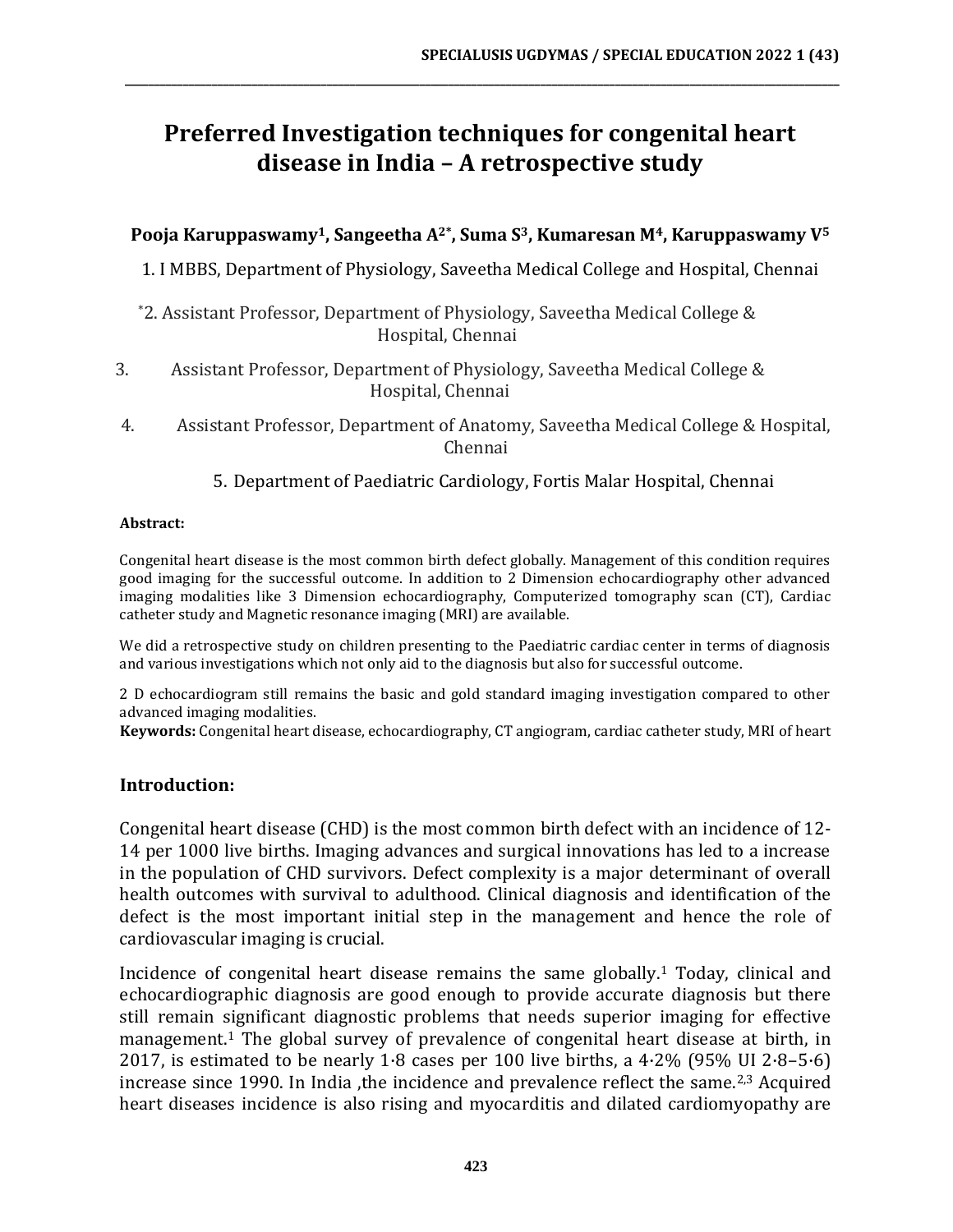more prevalent than Rheumatic heart diseases in developing countries currently.<sup>4</sup> The mortality rate has come down significantly because of the advances in diagnosis, intervention and prompt surgical management.<sup>2</sup>

**\_\_\_\_\_\_\_\_\_\_\_\_\_\_\_\_\_\_\_\_\_\_\_\_\_\_\_\_\_\_\_\_\_\_\_\_\_\_\_\_\_\_\_\_\_\_\_\_\_\_\_\_\_\_\_\_\_\_\_\_\_\_\_\_\_\_\_\_\_\_\_\_\_\_\_\_\_\_\_\_\_\_\_\_\_\_\_\_\_\_\_\_\_\_\_\_\_\_\_\_\_\_\_\_\_\_\_\_\_\_\_\_\_\_\_\_\_\_\_\_\_\_\_\_**

The goals of diagnostic imaging in CHD are to identify anatomic and functional abnormalities, assess their severity, and provide information that warrants on clinical management. Knowledge of the anatomic features and feasible common interventions and their sequelae is vital in caring for patients with CHD. Transthoracic echocardiography is the most common imaging modality used in diagnosis and managing CHD patients. Other imaging modalities used are Transesophageal echocardiography, 3- Dimension echocardiography, Computed Tomography (CT) Angiography, Cardiac Magnetic resonance imaging (MRI), Nuclear scintigraphy and cardiac catheterization.

A rational multimodality approach individualized to each patient's clinical and safety profile is essential. Our present study aims to retrospectively inspect records of the children who had cardiac surgery in our institute and the imaging modalities used in managing the same.

### **Objectives of Study:**

To analyze the medical records data of the imaging investigations done on children diagnosed with congenital heart disease.

#### **Materials and Methods:**

A Retrospective study was conducted in our tertiary care hospital. Imaging investigations done on Participants less than 18 years of age records who had undergone cardiac surgery for both congenital and acquired heart diseases at the institute from 01.01.2021 – 30.04.2021 were evaluated. There was a total of 63 surgeries performed during the time scale. We divided the children into three age groups for this study purpose.

#### **Results:**

Out of 63 patients included in our study 21 were male and 42 were female. Disease category: Of the total 63, 60 of them had congenital heart disease and 3 had acquired heart disease. The acquired were Dilated cardiomyopathy. All 63 had 2 D echocardiogram as a baseline investigation. Depending on individual conditions other imaging studies were used. Catheter study (cath) was performed in 10 patients mainly to assess pressures inside the heart especially for children undergoing  $2<sup>nd</sup>$  or  $3<sup>rd</sup>$  surgery. Computerized Tomography (CT scan) was performed in 17 children to clearly delineate the anatomy and Magnetic Resonance Imaging (MRI) was done in 3 children who had acquired heart diseases. (Table 1)

# **Table 1: Demographic details:**

| Category | $N = 63$                   |          |
|----------|----------------------------|----------|
| Age      | $\leq$ 1 year              | 20 (32%) |
|          | 1-5 years $\vert$ 30 (47%) |          |
|          | 5-15 years 13 (21%)        |          |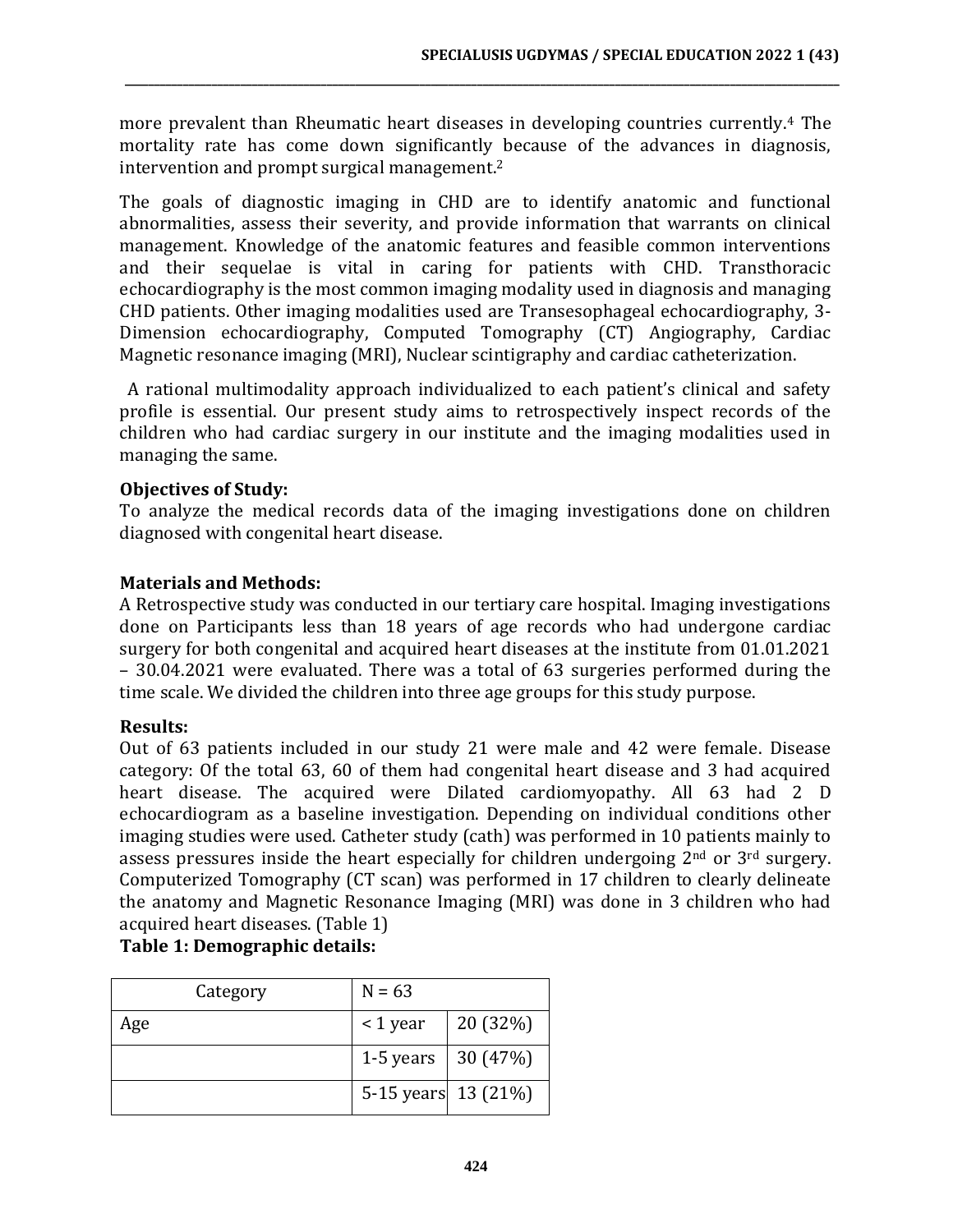| Sex                 | Male        | 21 (33.3%) |
|---------------------|-------------|------------|
|                     | Female      | 42 (66.4%) |
| Investigations done | <b>ECHO</b> | 63         |
|                     | <b>CT</b>   | 17         |
|                     | <b>CATH</b> | 10         |
|                     | <b>MRI</b>  | 3          |

#### **Table 2: Commonest Diagnosis in Different Age groups and Investigations performed other than Echocardiogram:**

**\_\_\_\_\_\_\_\_\_\_\_\_\_\_\_\_\_\_\_\_\_\_\_\_\_\_\_\_\_\_\_\_\_\_\_\_\_\_\_\_\_\_\_\_\_\_\_\_\_\_\_\_\_\_\_\_\_\_\_\_\_\_\_\_\_\_\_\_\_\_\_\_\_\_\_\_\_\_\_\_\_\_\_\_\_\_\_\_\_\_\_\_\_\_\_\_\_\_\_\_\_\_\_\_\_\_\_\_\_\_\_\_\_\_\_\_\_\_\_\_\_\_\_\_**

| Age group  | <b>Diagnosis</b>                        | <b>Frequency</b> | <b>Investigations</b> |              |            |
|------------|-----------------------------------------|------------------|-----------------------|--------------|------------|
|            |                                         |                  | Cath                  | <b>CT</b>    | <b>MRI</b> |
| <1 Year    | Transposition of Great Arteries (TGA)   | 6                | Nil                   | Nil          | Nil        |
|            |                                         |                  |                       |              |            |
|            | <b>Total Anomalous Pulmonary Venous</b> | 4                | Nil                   | $\mathbf{1}$ | Nil        |
|            | Drainage (TAPVD)                        |                  |                       |              |            |
|            | Ventricular Septal defect               | 7                | Nil                   | Nil          | Nil        |
|            | <b>Others</b>                           | 3                | Nil                   | 1            | Nil        |
|            | 1 – 5 Years Ventricular Septal Defect   | 5                | Nil                   | Nil          | Nil        |
|            | <b>Atrial Septal Defect</b>             | 7                | Nil                   | Nil          | Nil        |
|            | <b>Tetralogy of Fallot</b>              | 10               | Nil                   | 4            | Nil        |
|            | <b>Others</b>                           | 8                | Nil                   | 7            | Nil        |
| 5-15 years | Dilated cardiomyopathy (Transplant)     | 3                | 3                     | Nil          | 3          |
|            | Univentricular repair                   | 7                | 6                     | 3            | Nil        |
|            | Redo surgeries                          | 3                | $\mathbf{1}$          | 1            | Nil        |

#### **Discussion:**

Though the incidence and prevalence of heart disease in children remain the same over years, morbidity and mortality of these children post-surgery have significantly come down due to advances in investigation and surgical techniques.<sup>2</sup> In our study group the most common congenital heart defect operated were ventricle septal defect, atrial septal defect in non-cyanotic children and Tetralogy of Fallot in cyanotic children. This correlates with the Indian data of congenital heart disease  $5$  In the age group of children less than 1 year the most common conditions are transposition of great arteries and total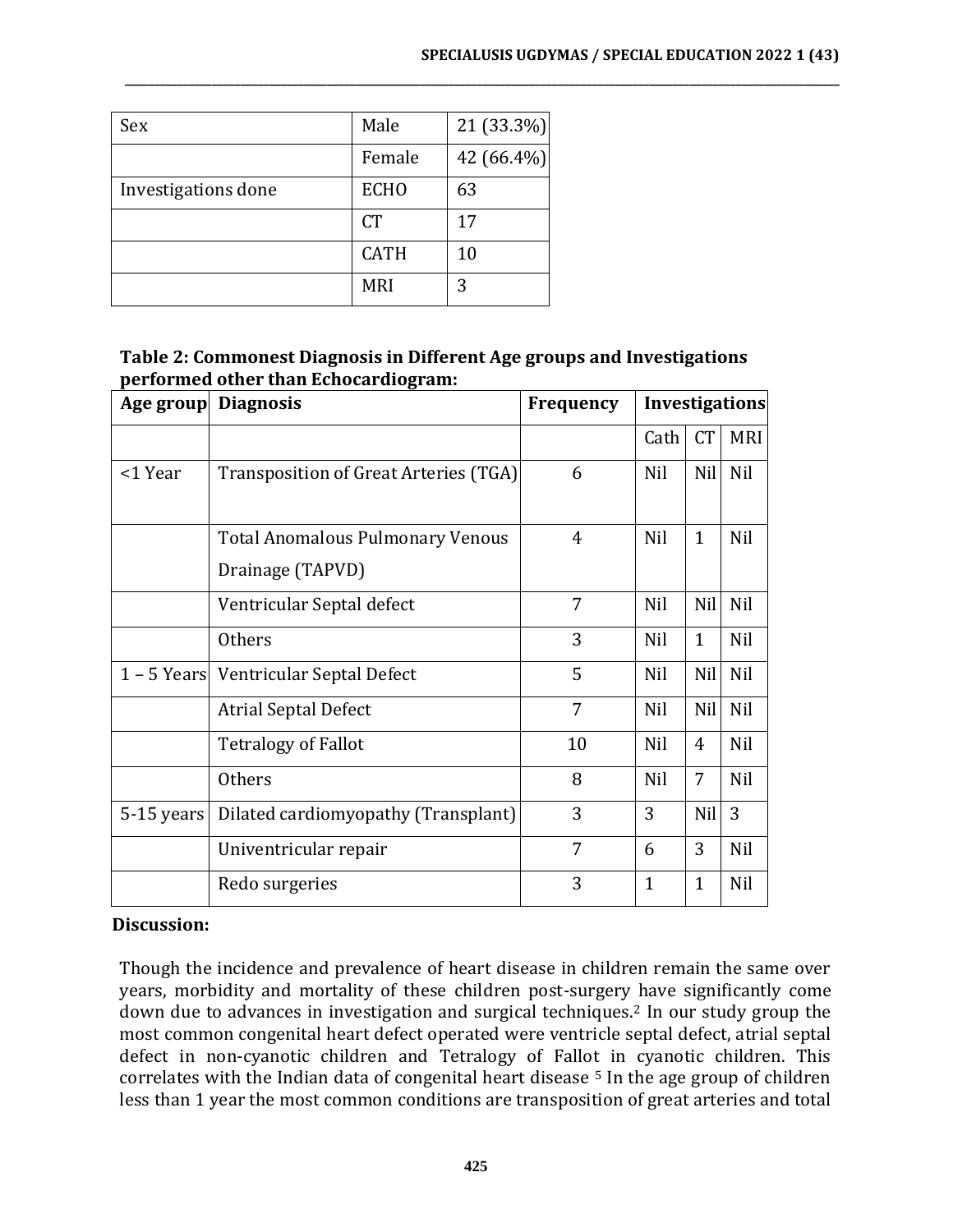anomalous pulmonary venous return and they present very early in the first few days of life. This data also reflects the global data on neonatal cardiac

**\_\_\_\_\_\_\_\_\_\_\_\_\_\_\_\_\_\_\_\_\_\_\_\_\_\_\_\_\_\_\_\_\_\_\_\_\_\_\_\_\_\_\_\_\_\_\_\_\_\_\_\_\_\_\_\_\_\_\_\_\_\_\_\_\_\_\_\_\_\_\_\_\_\_\_\_\_\_\_\_\_\_\_\_\_\_\_\_\_\_\_\_\_\_\_\_\_\_\_\_\_\_\_\_\_\_\_\_\_\_\_\_\_\_\_\_\_\_\_\_\_\_\_\_**

surgery <sup>6</sup>. Children less than 5 years are commonly referred group compared to their older peers. Congenital heart disease is still the predominant medical condition sent for referral and among the acquired, dilated cardiomyopathy dominates compared to Rheumatic heart diseases.<sup>4</sup> Heart Transplantation outcome is satisfactory even in resource constrained environment of a developing country.<sup>7</sup>

2 D echocardiogram still dominates as a gold standard investigation for diagnosing and planning surgical and intervention management. Depending on individual cases other modes of imaging were performed which can determine the outcome.<sup>8</sup> Computerized Tomography with angiogram were performed in patients who need to study more clear anatomy which was incomplete compared to 2 D echo. CT Angio accurately depict pre and post operative cardiac anatomy in exquisite detail.<sup>9</sup> Of the children who had CT angiogram, the commonest condition who had it were pulmonary atresia to clearly delineate the anatomy of branch pulmonary arteries and collaterals. This anatomy is very important for surgical technique and its outcome. In these cohort CT with echocardiogram is better than MRI as they may have coils and stents.<sup>10</sup>

Cardiac catheter study was performed in children who need multiple surgeries and these were performed to assess the pressures inside the chambers and vessels in addition to clear anatomy. This pressure calculation is also important for successful outcome.<sup>11</sup> Although the utility of cardiac catheter study has been diminished it is still a valuable tool with echocardiography. <sup>12</sup> In our study the majority of patients who had cardiac cath study were children going for 2<sup>nd</sup> or 3 rd stage surgery for univentricular repair. The cath study in addition to echocardiography not only gives the anatomy but also the pressure calculations, vascular resistance which will dictate the outcome.

MRI which can give details on structure, flow and function were performed on children who were referred for dilated cardiomyopathy which dominates in the category of children with acquired heart diseases.<sup>13</sup> MRI evaluation is considered as a valuable tool in addition to echo and cath study. MRI not only helps in assessing anatomy and flow it helps in identifying the etiology of cardiomyopathy.<sup>14</sup>In our study all the 3 children who had cardiac MRI had cardiac transplantation. MRI is being used regularly as an adjunct in investigations of cardiomyopathy who need cardiac transplant.<sup>15</sup>

# **Conclusion:**

Congenital heart disease is still the predominant condition referred to the pediatric cardiology center. Acquired heart disease is a minority compared to congenital heart disease and we can see the rheumatic heart disease burden is coming down with better sanitation and hygiene. Children less than 5 years is the common age group and children less than 1 year also are getting referred which confirms the development of adoption of screening tests and clinical skills in the primary and secondary centers.<sup>16</sup> 2 D echocardiogram still remains the basic and gold standard in diagnosis compared to other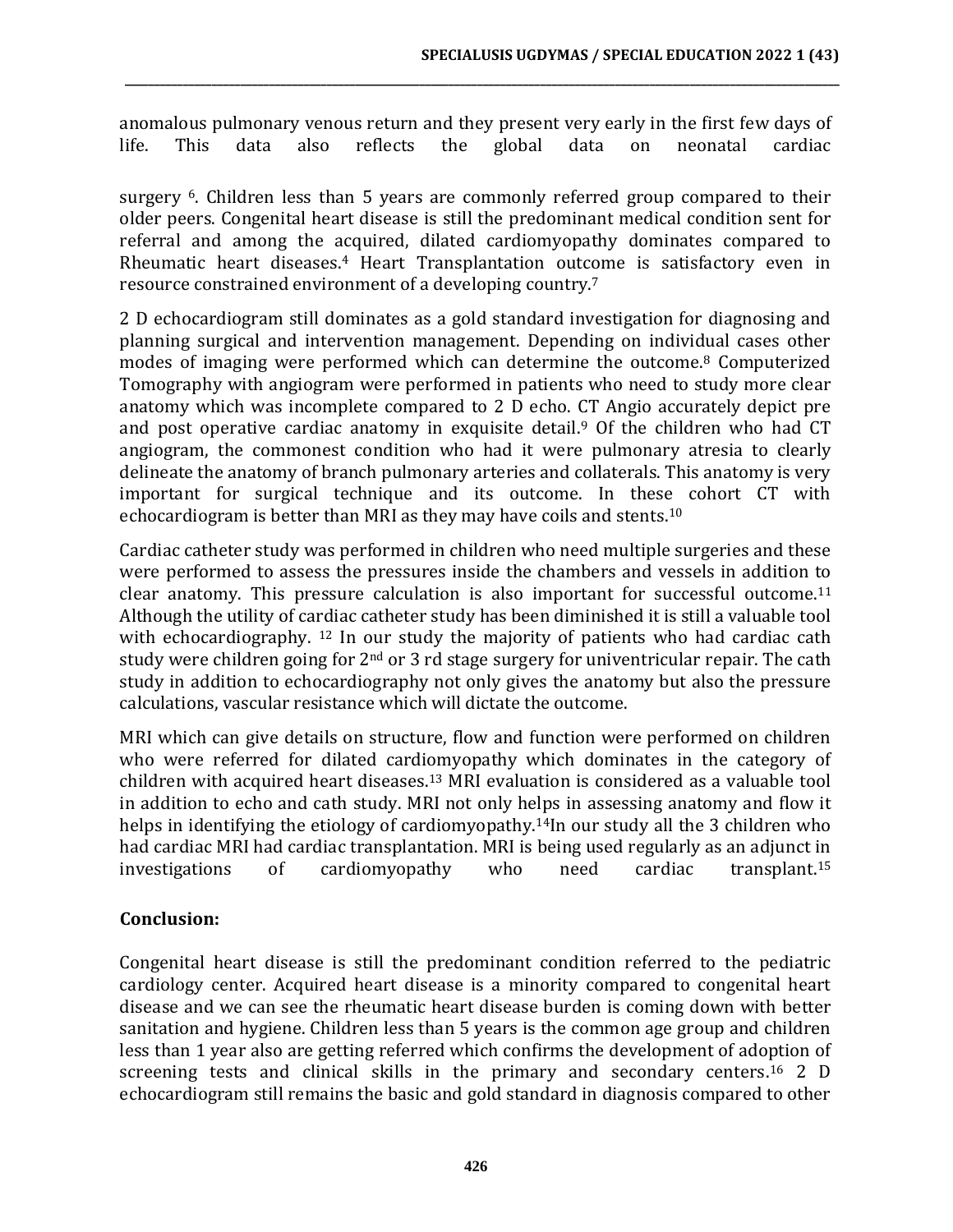imaging modalities $8,17$ , which are used on individual case basis that can improve the outcome. In comparison to other imaging techniques 2 D echo is non invasive with no side effects, no need of sedation / anaesthesia and radiation effect. However successful outcomes depend on the appropriate timing of referral, clinical skills of the multidisciplinary team of cardiologists, surgeons, perfusionists, anesthetists and intensivists.

**\_\_\_\_\_\_\_\_\_\_\_\_\_\_\_\_\_\_\_\_\_\_\_\_\_\_\_\_\_\_\_\_\_\_\_\_\_\_\_\_\_\_\_\_\_\_\_\_\_\_\_\_\_\_\_\_\_\_\_\_\_\_\_\_\_\_\_\_\_\_\_\_\_\_\_\_\_\_\_\_\_\_\_\_\_\_\_\_\_\_\_\_\_\_\_\_\_\_\_\_\_\_\_\_\_\_\_\_\_\_\_\_\_\_\_\_\_\_\_\_\_\_\_\_**

**Conflict of interest:** No conflict of interest **Funding:** Self-funded

#### **Reference:**

- 1. Hoffman JI, Kaplan S. The incidence of congenital heart disease. *J Am Coll Cardiol*. 2002;39(12):1890-1900. doi:10.1016/s0735-1097(02)01886-7
- 2. Saxena A. Congenital Heart Disease in India: A Status Report. *Indian Pediatr*. 2018;55(12):1075-1082.
- 3. Wu W, He J, Shao X. Incidence and mortality trend of congenital heart disease at the global, regional, and national level, 1990–2017. Medicine 2020; 99:23
- 4. Neha Agarwal, Sunil Taneja. Acquired heart disease in children is not necessarily rheumatic. Trop Doct 2019 Jul;49(3):181-184
- 5. Ritu Dixit, Sunilkumar et al. Epidemiology of congenital heart disease in India. Congenit Heart Dis 2019 Nov;14(6):1214
- 6. Tomomi Hasegawa, Munetaka Masud et al. Trends and outcomes in neonatal cardiac surgery for congential heart disease in Japan from 1996-2010. European Journal of Cardio-Thoracic Surgery 51 (2017) 301–307
- 7. Balakrishnan K R, Sureshrao K G et al. Medium term results following heart transplantation for end stage heart failure: A single center experience of 257 patients. Indian Heart Journal 2020 Dec;72(6):524-534
- 8. Luc Mertens, Mark Friedberg. The gold standard for non-invasive imaging in congenital heart disease : echocardiography. Curr Opin Cardiol 2009 Mar;24(2):119-24
- 9. Jonathan Dillmann , Ramiro Hernandez .Role of CT in evaluation of congenital cardiovascular disease in children. American Journal of Roentgenology. 2009;192: 1219-1231
- 10. Ramiah R, Srikanth M et al. Role of 64 MDCT in evaluation of pulmonary atresia. American Journal of Radiology 2010; 194:110–118
- 11. Kin Sun, Janice JK et al. Imaging of congenital heart disease in Hongkong: From Invasive to Noninvasive cardiac imaging. Cardiovasc Imaging Asia: 2017 Apr;1(2):124-132